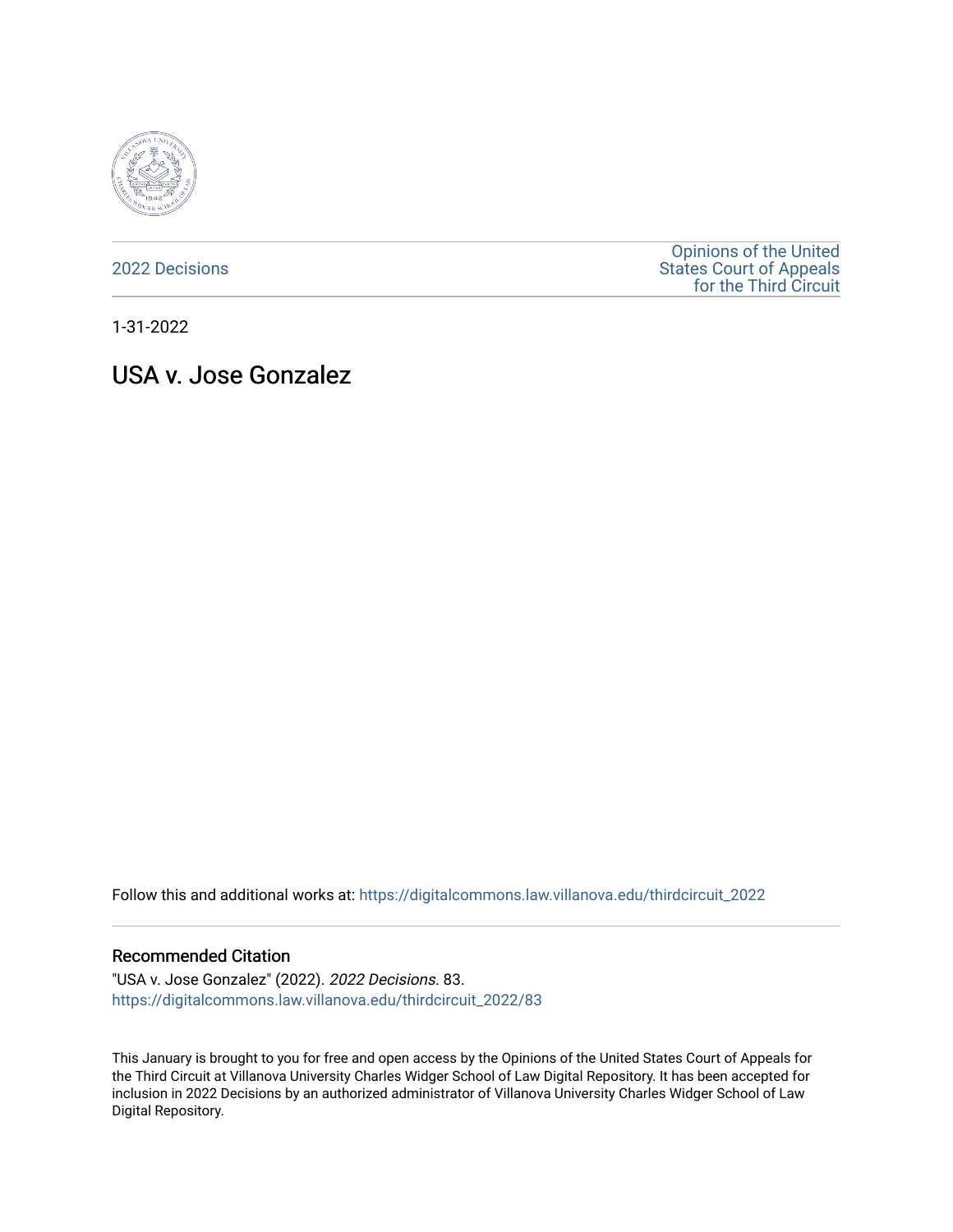### NOT PRECEDENTIAL

## UNITED STATES COURT OF APPEALS FOR THE THIRD CIRCUIT

Nos. 20-2932 and 20-2933

### UNITED STATES OF AMERICA

v.

JOSE GONZALEZ, Appellant

 $\mathcal{L}_\text{max}$ 

On Appeal from the United States District Court for the District of New Jersey (D.C. Nos. 2-12-cr-00759-001 and 2-20-cr-00271-001) District Judge: Honorable Susan D. Wigenton

Submitted Pursuant to Third Circuit L.A.R. 34.1(a) December 15, 2021

Before: GREENAWAY, JR., KRAUSE, and PHIPPS, *Circuit Judges*.

(Filed: January 31, 2022)  $\mathcal{L}_\text{max}$ 

OPINION\*

<sup>\*</sup> This disposition is not an opinion of the full Court and pursuant to I.O.P. 5.7 does not constitute binding precedent.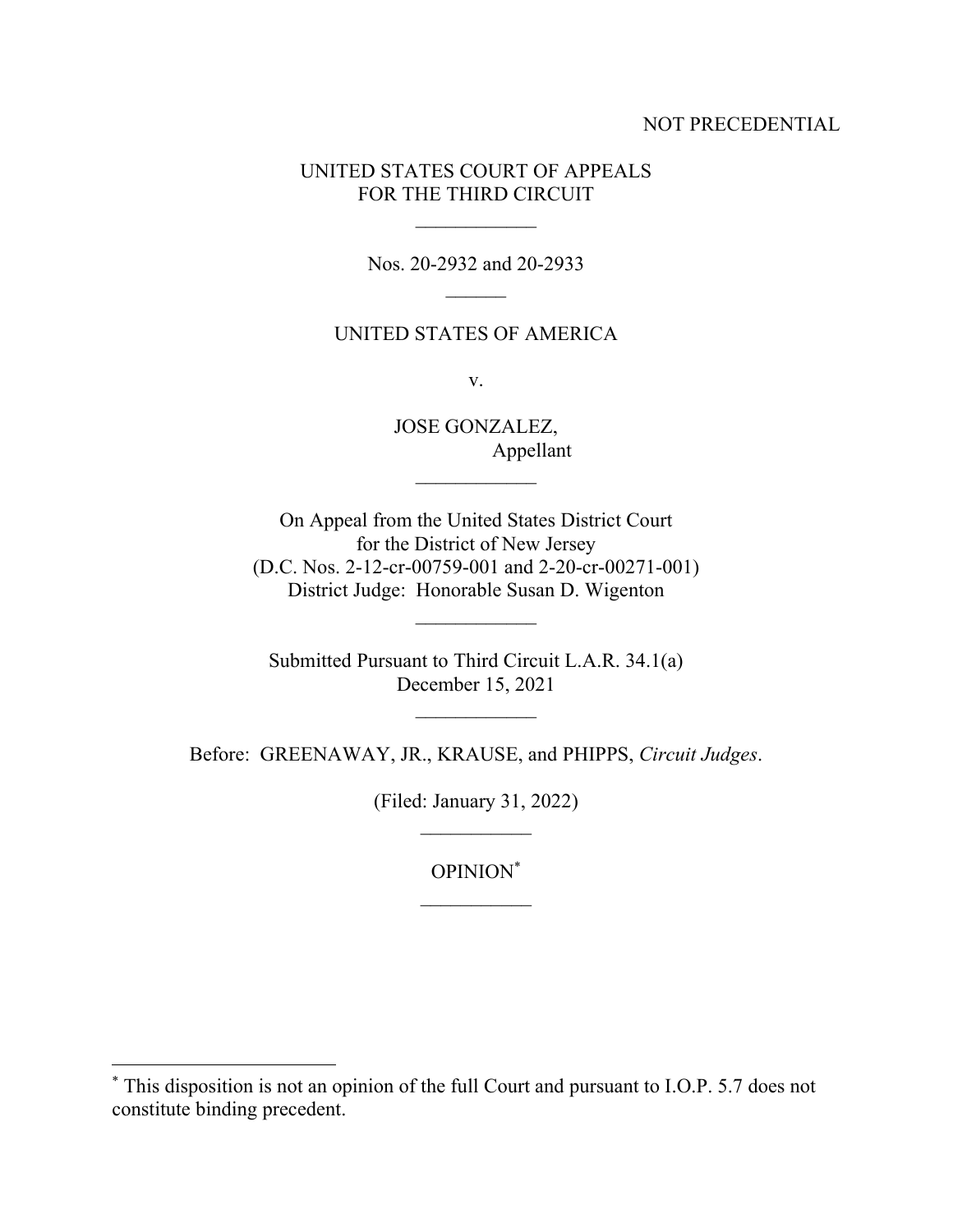PHIPPS, *Circuit Judge*.

Jose Gonzalez worked as a self-employed personal trainer in New York City; he also dealt drugs on the side. The latter conduct led to two federal convictions, one for distributing and possessing with the intent to distribute less than five grams of heroin, *see* 21 U.S.C. §§ 841(a)(1), (b)(1)(C), and another for conspiring to burglarize pharmacies of controlled substances, *see* 18 U.S.C. § 2118(d). For those crimes, he received prison sentences, followed by concurrent three-year terms of supervised release, which began upon his release from prison in 2017.

Gonzalez's supervised release did not go well. He was charged with state-law misdemeanors related to a physical altercation he had with a doorman at his exgirlfriend's apartment building. Although those charges were later dropped, Gonzalez's probation officer still considered that conduct to have violated the conditions of his supervised release. And that was not his only violation of those conditions. He also tested positive for cocaine and marijuana use, and he failed to attend required substance abuse treatment. Twice he did not timely report to his probation officer, and on other occasions he did not follow the officer's instructions or respond to the officer's inquiries. He also impermissibly left New Jersey to train a client in New York, violating the COVID-19 stay-at-home orders issued by those states in the process.

To address those issues, the District Court held a revocation hearing. There, Gonzalez admitted to two violations: one for his refusal to submit to required drug treatment and another for his failure to follow his probation officer's instructions. Under

2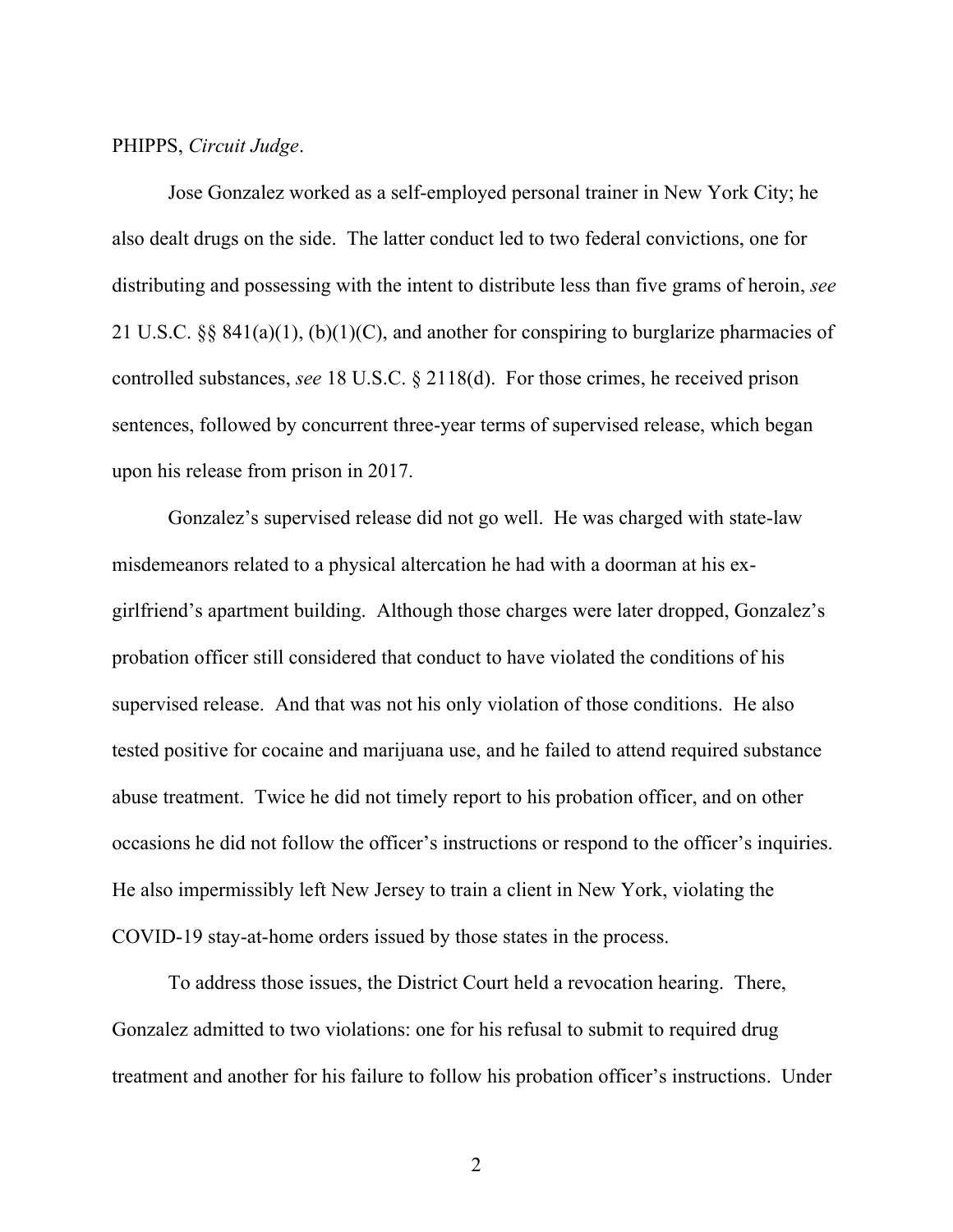the Sentencing Guidelines, those constitute Grade C violations, *see* U.S.S.G. § 7B1.1(a)(3), and when coupled with Gonzalez's criminal history category of III, they yield a sentencing range of five to eleven months' imprisonment, *see id.* § 7B1.4(a). After hearing arguments from Gonzalez and the prosecutor, the District Court revoked Gonzalez's supervised release, considered the factors in 18 U.S.C. § 3553(a), and sentenced Gonzalez to two concurrent terms of eight months' imprisonment – to be followed by another year of supervised release – all as a result of his two admitted violations of the conditions of his supervised release.

Through a timely appeal of that sentence, Gonzalez invoked this Court's appellate jurisdiction. *See* 18 U.S.C. § 3742(a). He now argues that his within-Guidelines sentence was substantively unreasonable. *See United States v. Tomko*, 562 F.3d 558, 567 (3d Cir. 2009) (en banc); *United States v. Bungar*, 478 F.3d 540, 542 (3d Cir. 2007). As he sees it, the District Court abused its discretion in determining his punishment by not properly accounting for three mitigating factors: the alleged heightened risk that COVID poses to him in prison due to his medical condition, thrombocytopenia; the interruption that imprisonment will cause to his personal training business; and his "strong support network" consisting of his mother and clients. Appellant's Br. 14. Had the District Court properly considered those factors, he contends, it would have eschewed imprisonment altogether and imposed a noncustodial sentence.

But the District Court did consider those factors, and a lengthy explanation is not necessary to justify a within-Guidelines sentence. *See Chavez-Meza v. United States*,

3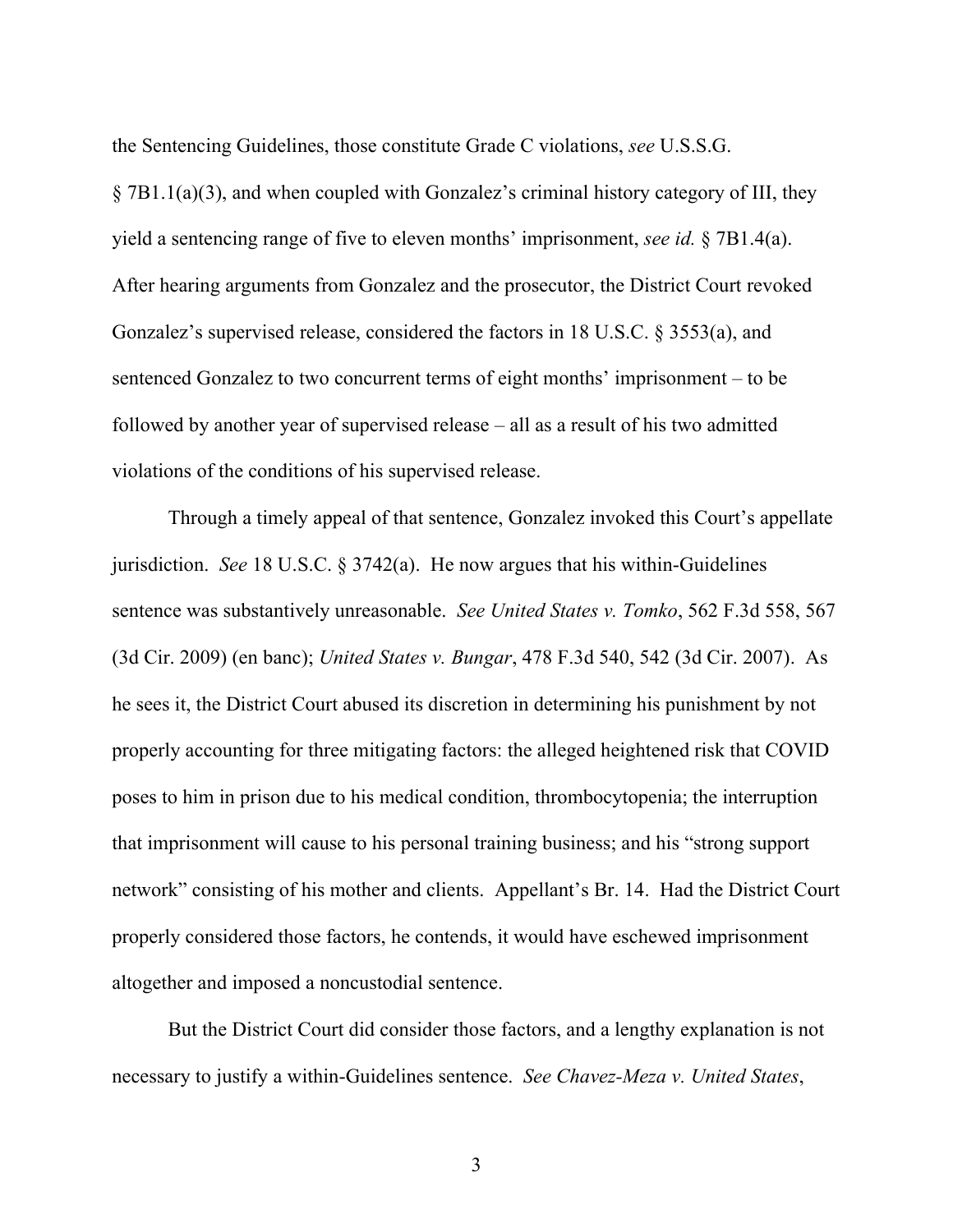138 S. Ct. 1959, 1964 (2018). Moreover, a within-Guidelines sentence may be presumed reasonable. *See Rita v. United States*, 551 U.S. 338, 347 (2007) (permitting appellate courts to presume that within-Guidelines sentences are reasonable); *United States v. Handerhan*, 739 F.3d 114, 119–20 (3d Cir. 2014) ("If the sentence is within the applicable Guidelines range, we may presume that the sentence is reasonable." (citing *Rita*, 551 U.S. at 350–51)). Here, where the District Court carefully considered Gonzalez's circumstances and provided a detailed explanation for his sentence, the presumption of reasonableness applies, and Gonzalez's three counterarguments do not demonstrate that his sentence was unreasonable.

First, as to the supposed increased risk that Gonzalez faces from COVID, Gonzalez's one proffered medical article does not conclude that thrombocytopenia increases one's risk of contracting or becoming severely ill from COVID. And, as the District Court noted, thrombocytopenia had not been identified by the Centers for Disease Control and Prevention as a risk factor for COVID. Nor did Gonzalez explain how COVID would pose a greater risk to him in prison, as opposed to on supervised release. For these reasons, Gonzalez's COVID concerns do not render his within-Guidelines sentence unreasonable.

Second, the interruption to Gonzalez's work does not constitute unreasonableness. The District Court complimented Gonzalez as "apparently a phenomenal physical or personal trainer" who was "willing to work." Sentencing Tr. at 29:19–20, 25 (JA 50). But even that favorable assessment does not liberate Gonzalez from his "responsibilities

4